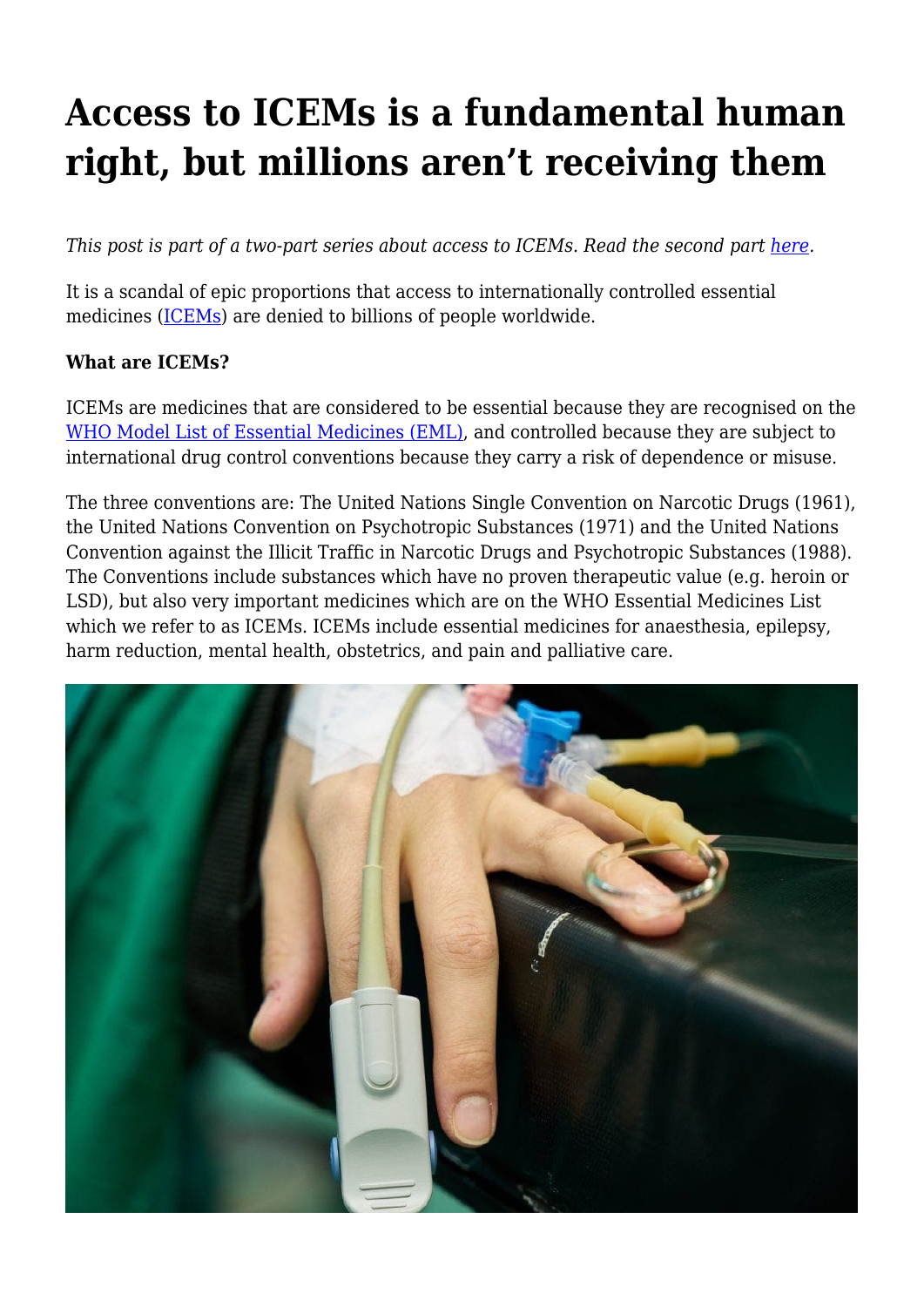## **The problem**

People face additional barriers to accessing ICEMs than when accessing 'regular' essential medicines because, according to the conventions, countries are free to add extra control measures for the use of controlled substances. In many low- and middle-income countries this has resulted in overly restrictive and excessive control regulations, causing major issues with access to controlled medicines for therapeutic use. Additional barriers to accessing ICEMs also include lack of appropriate training of healthcare professionals; fear of legal sanctions; and (wrongful) perceptions and attitudes among the general population.

The result is that access to ICEMs is reduced for millions of people. Globally, 5.5 billion people cannot access essential opioids and more than 6 million people die in unbearable pain each year because they cannot access pain treatment [1]. Twenty-five million people living with epilepsy do not receive the anti-epileptic medicines they need [2]. Five billion people do not have access to surgical care or anaesthesia when needed [3]. Eighty percent of people suffering from mental health problems living in low- and middle income countries [are not treated](https://www.who.int/news-room/fact-sheets/detail/mental-disorders). More than half of all countries have no operational opioid substitution programmes [4]. One-hundred and twenty-thousand women die annually due to post-partum haemorrhage, the majority of which could be prevented if anti-haemorrhage medication was [available](https://www.who.int/medicines/areas/quality_safety/sub_Int_control/en/) [5].

60,000 deaths per year occur due to lack of access to inexpensive antiepileptic medication



, ι<br>?ΝΑΤΙΟΝΑΙ..

Source: Thurman, D. J., Hesdorffer, D. C. and French, J. A. (2014), Sudden unexpected death in: Assessing the public health burden. Epilepsia, 55: 1479-1485. doi:10.1111/epi.1266

The problem is that, at the moment, data on accessibility of ICEMs is lacking. Most research has focused on access to opioids, particularly morphine, and their use in pain and palliative care. Not much is known about day-to-day accessibility of the other ICEMs, creating a knowledge gap. The lack of data to support claims of inaccessibility subsequently makes it harder to undertake action to improve access to these ICEMs. This highlights the need for data on the barriers which restrict access to all ICEMs.

Currently, there is no one effort that focusses on improving access to all ICEMs. There is